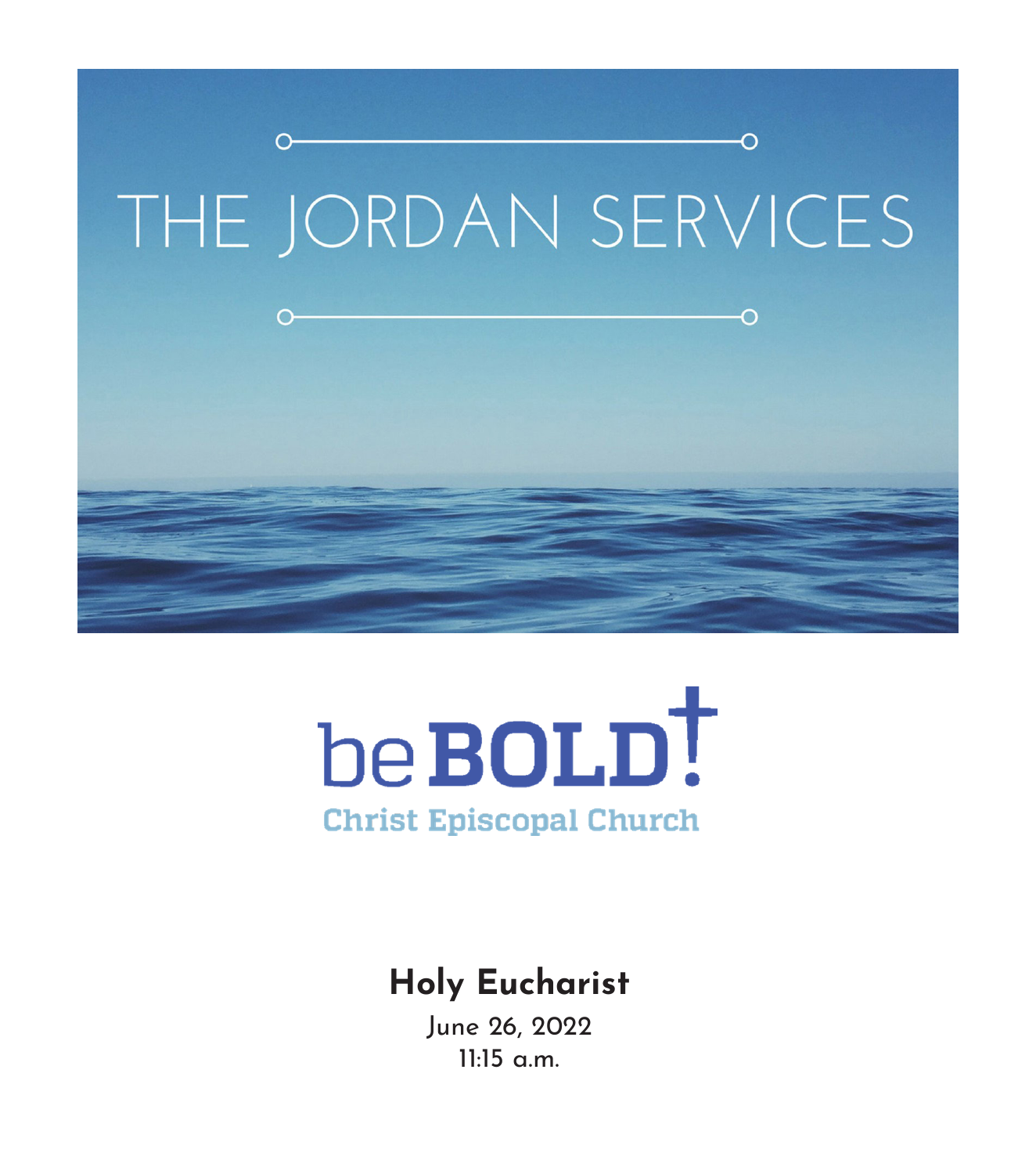# **WELCOME!**

We are so glad you are with us in the Jordan Services at Christ Church. This church exists to transform lives through the love of God in Christ. The Jordan River was a place of transformation throughout the Bible – and while it marked change, it also marked the way home. Welcome home! In order to prepare for this service, we ask that you silence your phone. Thank you!

# **JORDAN FAQ**

#### **What is Communion?**

Communion, which we call Eucharist (Greek for "Thanksgiving"), is the focal point of our worship together. In it we give thanks to God; we receive bread and wine, which is spiritually the Body and Blood of Christ offered to his people and received by faith. Through it, we receive the forgiveness of our sins, the strengthening of our union with God and one another, a foretaste of the heavenly banquet; and by it we proclaim Christ's death and resurrection.

### **Why do some of the prayers in this service seem a little old fashioned?**

We love to engage the faith that has been handed to us through centuries. Some of the prayers are old fashioned—some are almost 2000 years old. We believe that these prayers shape us and express who we are. They remain living prayers for us instead of mere traditions.

#### **What is expected of me during this service?**

We hope that you'll be able to worship with us fully – praying with the words found on the screen, singing (no matter how well) the songs, wondering about the Christian sto-<br>ry and practice, and joining with the community in the exchange of Christ-like love. We believe that God brought you here, and that this gathering is better because of your presence and participation.

#### **What about my kids?**

We are so glad that your kids are here. We want them to participate as well, experiencing worship with you. Kids are kids, and if they need a little more wiggle room we've created binders for them to use at their seats (you can get them in the lobby) or a pray-ground in the back of the space.

# **Building Our Lives of Discipleship**

• **Care** – No one walks alone at Christ Church. Our team offers support and pastoral care to everyone at this Church – including you.

• **Local Outreach** - CEC supports in financial assistance to 16 community partners.

• **International Mission** – We support at-risk communities in Bolivia, Cuba, and Uganda/ South Sudan.

• **Worship** – We worship at two sites, in traditional, contemporary, and contemplative ways; in English and Spanish; with beautiful music and powerful preaching.

**• Teaching/Learning** – We provide learning opportunities online and in-person for all ages each week, as we hone the craft of our Christian practice.  $\overline{O}$ O-

 $\overline{O}$ 

O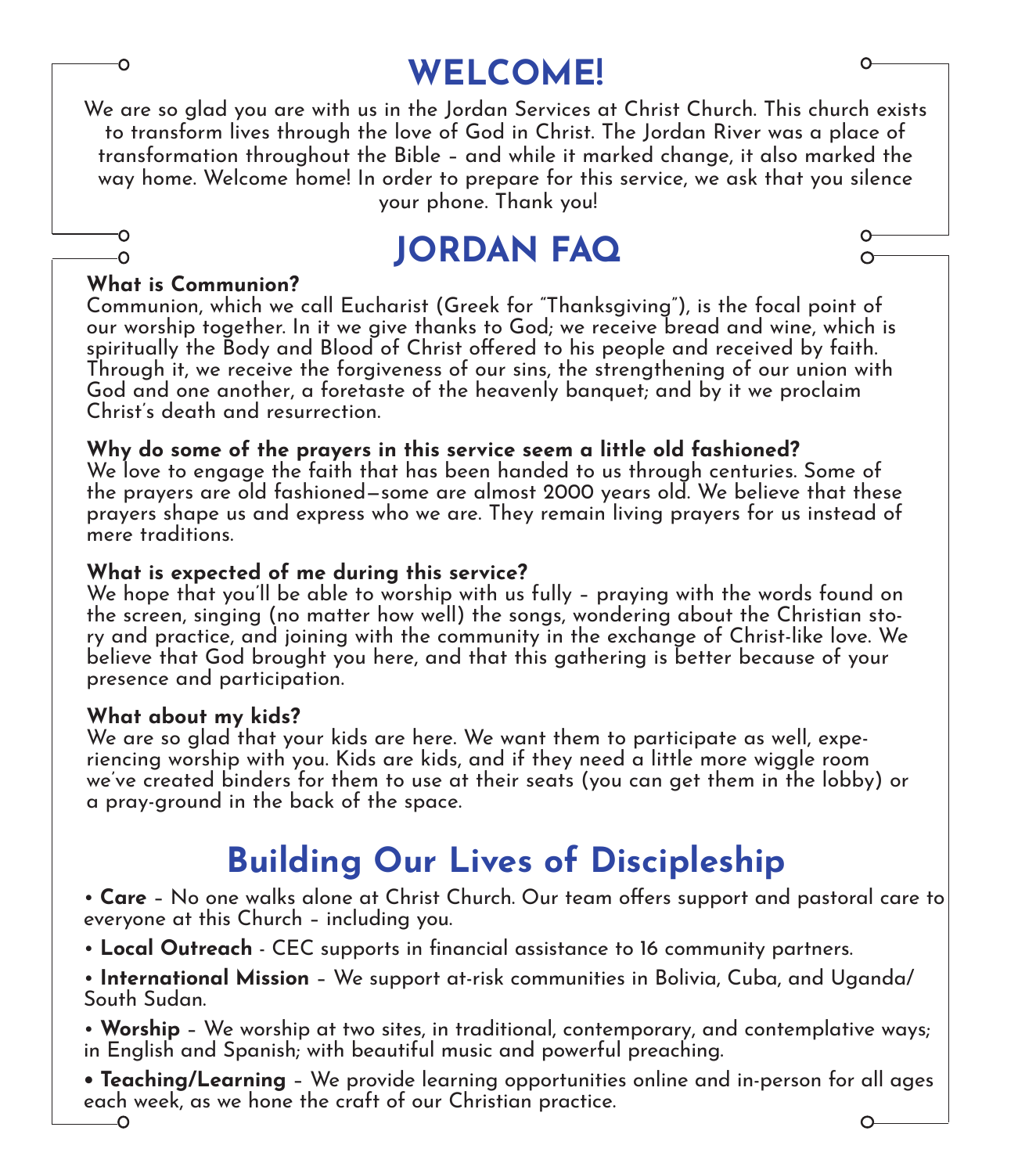### **Service Order**

∩

- Opening Prayer
- *Indescribable*

O

- The Reading: 2 Kings 2:1-2, 6-14
- *Where He Leads Me*
- Gospel Reading: Luke 9:51-62
- Sermon: *The Rev Wendy Billingslea*
- The Nicene Creed
- The Prayers of the People, Form III
- The Confession
- The Passing of Peace
- Welcome and Announcements
- Offertory *The Stand*
- Gathering at the Table
- Eucharistic Prayer
- *Empty Me Out*
- Closing Prayers
- Blessing, Dismissal $\Omega$

# **Come Serve With Us**



O

Let us know you'd like to share your gifts of time and talent. We need your helping hands!

# **Pass the Plate**

Make a gift or catch up on your pledge online. THANK YOU for your faithful gifts to the church, today and always!



∩−

| <b>Connection Card</b> |                                                                                                                                              |                                                                                                                                                                                                       |  |
|------------------------|----------------------------------------------------------------------------------------------------------------------------------------------|-------------------------------------------------------------------------------------------------------------------------------------------------------------------------------------------------------|--|
|                        |                                                                                                                                              | Please complete this card and place it<br>in the offering plate. List first and last<br>names of all in attendance. If you have<br>previously completed a card, use this for<br>updating information. |  |
|                        | Names:                                                                                                                                       |                                                                                                                                                                                                       |  |
|                        | Adult                                                                                                                                        |                                                                                                                                                                                                       |  |
|                        |                                                                                                                                              | Children                                                                                                                                                                                              |  |
|                        | First time guest? $\square$                                                                                                                  |                                                                                                                                                                                                       |  |
|                        | Email ____________                                                                                                                           |                                                                                                                                                                                                       |  |
|                        | Phone that the contract of the contract of the contract of the contract of the contract of the contract of the                               |                                                                                                                                                                                                       |  |
| <b>TEAR HERE</b>       | <b>Address</b>                                                                                                                               |                                                                                                                                                                                                       |  |
|                        |                                                                                                                                              |                                                                                                                                                                                                       |  |
|                        | I would like to know more about                                                                                                              |                                                                                                                                                                                                       |  |
|                        | п                                                                                                                                            | Nursery                                                                                                                                                                                               |  |
|                        | п                                                                                                                                            | Children                                                                                                                                                                                              |  |
|                        | п                                                                                                                                            | Youth                                                                                                                                                                                                 |  |
|                        | п                                                                                                                                            | Young Adult                                                                                                                                                                                           |  |
|                        | п                                                                                                                                            | <b>Adult Formation</b>                                                                                                                                                                                |  |
|                        | □                                                                                                                                            | Fine Arts/Music                                                                                                                                                                                       |  |
|                        | п                                                                                                                                            | Early Learning/Preschool                                                                                                                                                                              |  |
|                        |                                                                                                                                              | Program                                                                                                                                                                                               |  |
|                        | □                                                                                                                                            | Volunteer in the church                                                                                                                                                                               |  |
|                        | п                                                                                                                                            | Volunteer in community                                                                                                                                                                                |  |
|                        | п                                                                                                                                            | Newcomer Class                                                                                                                                                                                        |  |
|                        | For more information on ministry<br>opportunities at Christ Church,<br>please contact Deacon Leila Quin-<br>lan, Parish Life Coordinator, at |                                                                                                                                                                                                       |  |

904-285-7390, ext. 223 or leila@christepiscopalchurch.org.